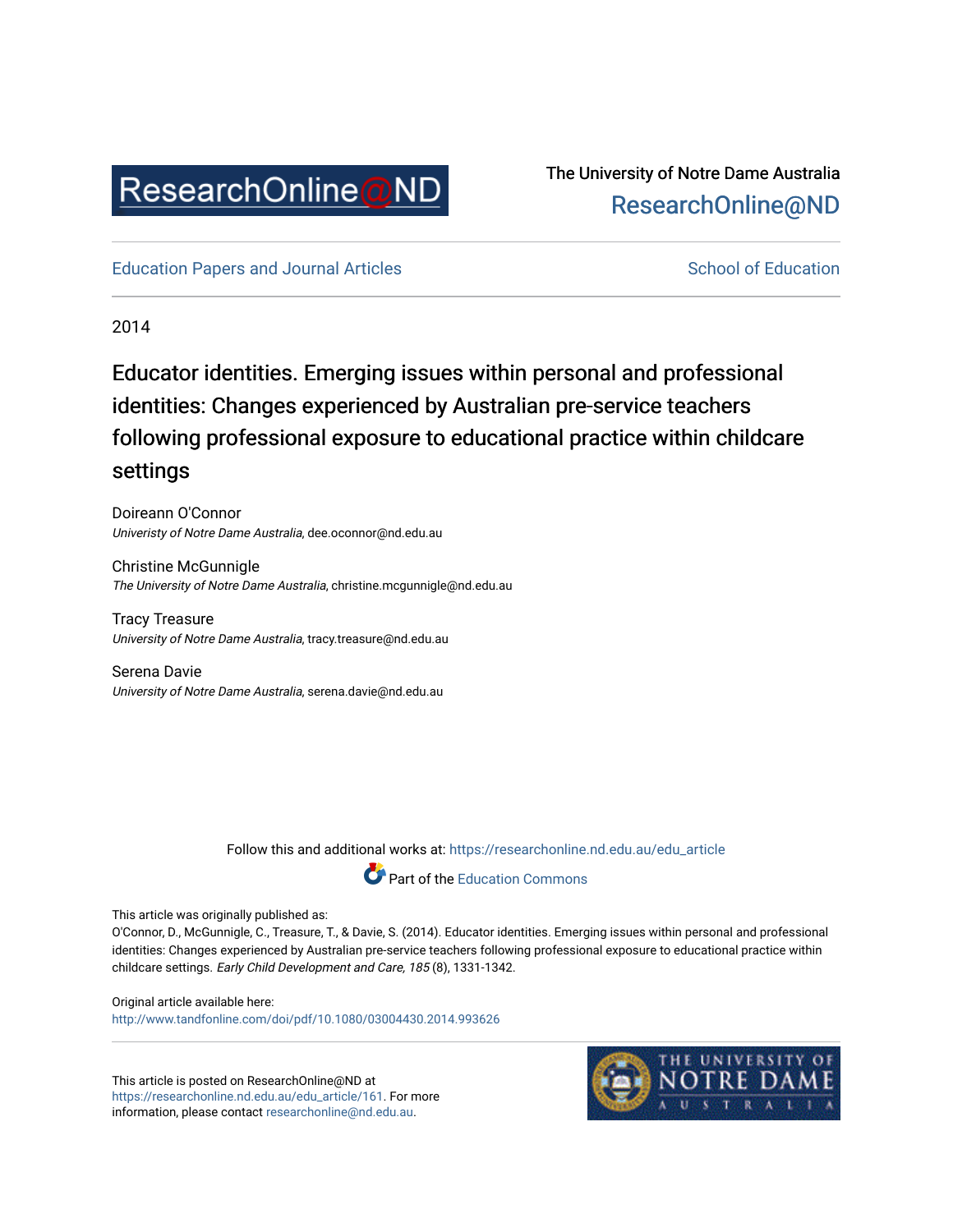**This is an Accepted Manuscript of an article published in** *Early Child Development and Care* **on 23 December 2014, available online: http://www.tandfonline.com/doi/pdf/10.1080/03004430.2014.993626**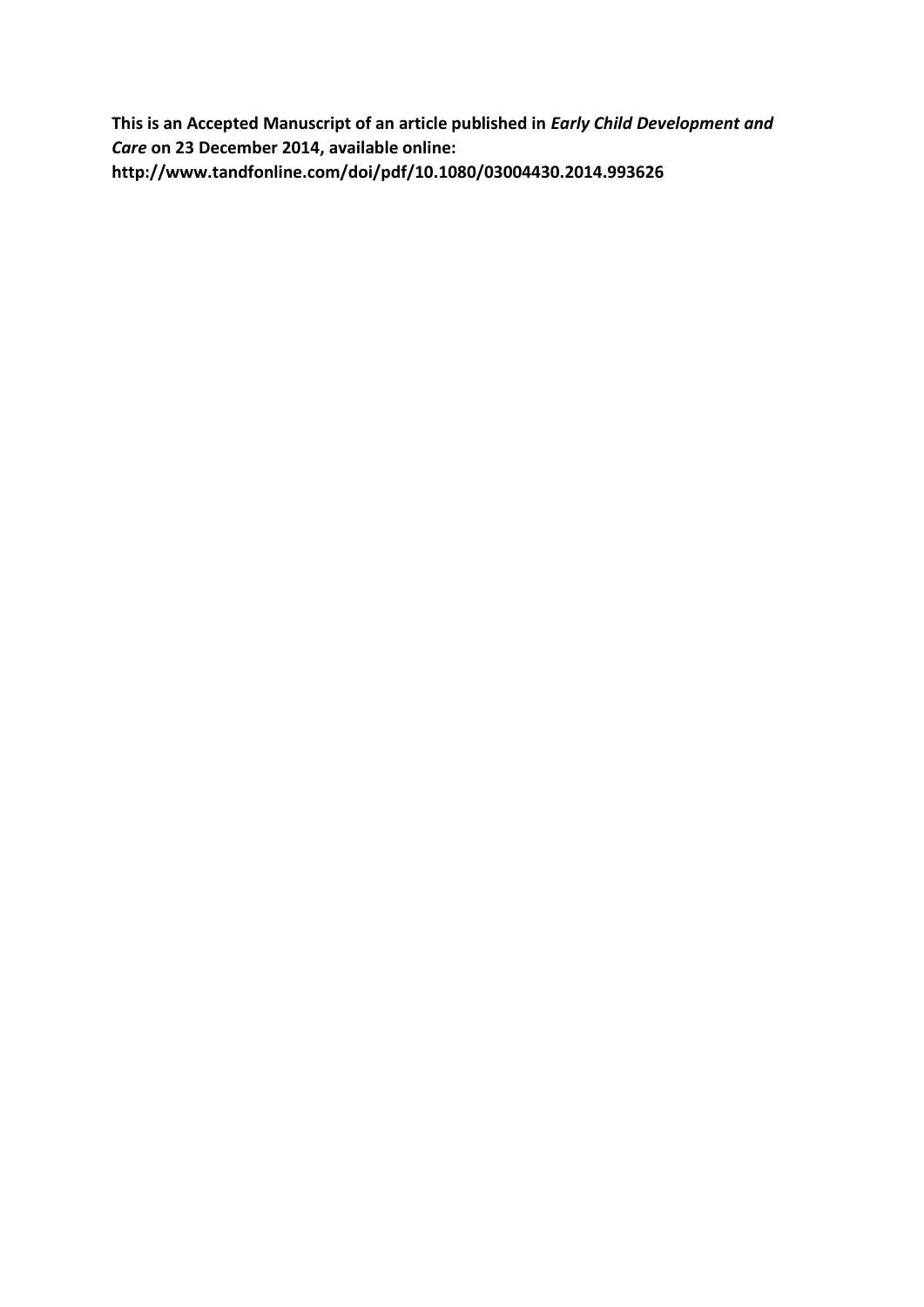**Educator identities. Emerging issues within personal and professional identities: Changes experienced by Australian pre-service teachers following professional exposure to educational practice within childcare settings** 

O'Connor, D., McGunnigle, C., Treasure, T. & Davie, S.

Dee O'Connor *(corresponding author)* The School of Education, The University of Notre Dame, Fremantle, Australia. 19 Mouat Street (PO Box 1225), Fremantle, Western Australia 6959 +61 8 94330151 dee.oconnor@nd.edu.au

Christine McGunnigle The School of Education, The University of Notre Dame, Fremantle, Australia.

**TracyTreasure** The School of Education, The University of Notre Dame, Fremantle, Australia.

Serena Davie The School of Education, The University of Notre Dame, Fremantle, Australia.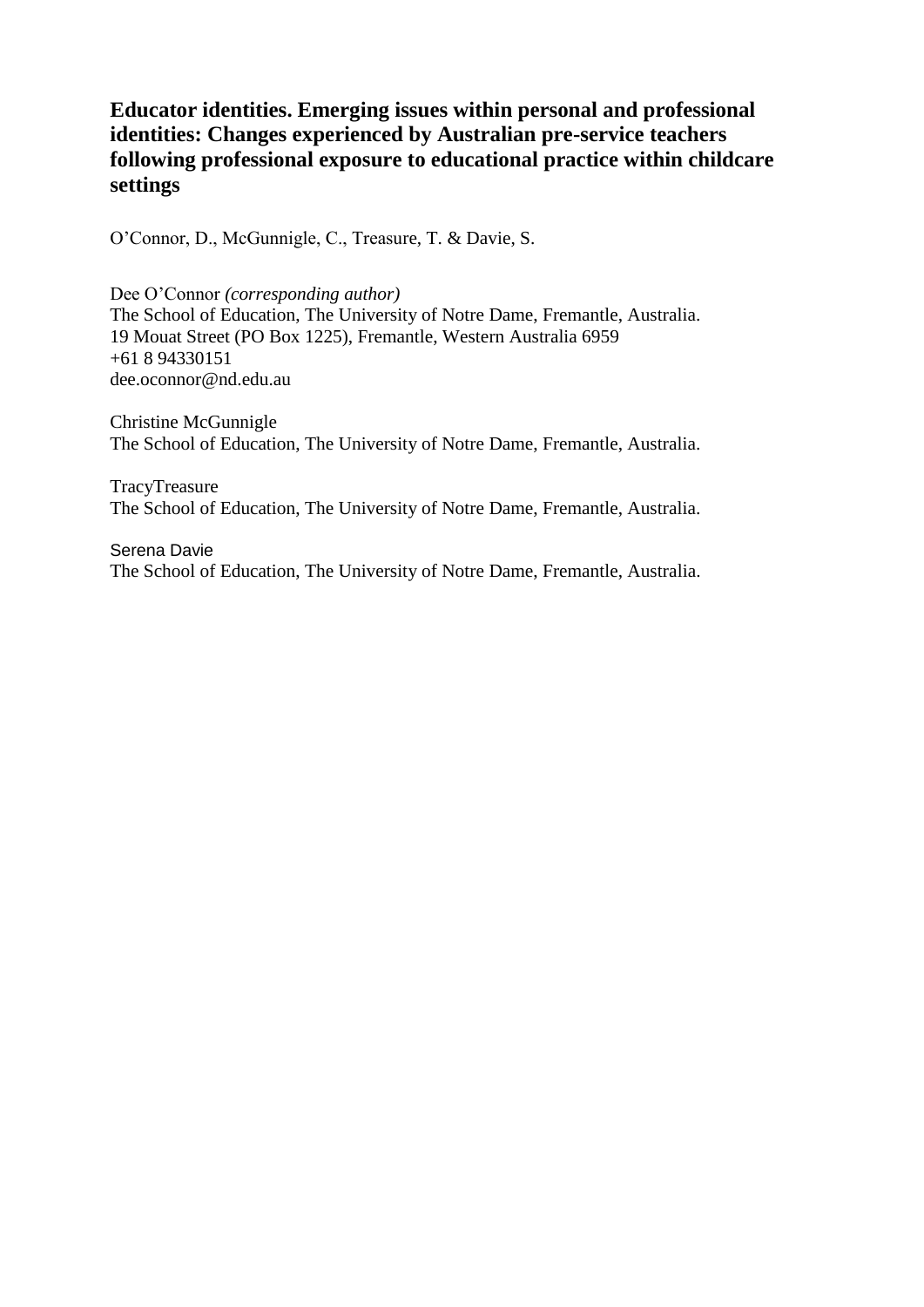#### **Abstract**

This paper presents the findings of a research project investigating the perceptions and expectations held by pre-service teachers regarding the childcare sector. It presents the views of a group of pre-service teachers both before and after their exposure to practice within childcare following a ten week practicum. The personal experiences of the research participants impacted greatly on their evolutionary understanding of and attitude towards the childcare sector. Thematic analysis of the data produced several key concepts that illuminated issues of identity conflict across the care and education divide.

This paper makes a necessary contribution to the current research context where research on perspectives of teacher-educators within childcare is limited. It is particularly pertinent in the context of Australia's implementation of the policy requiring a qualified teacher to be employed within childcare settings from 2014 onwards.

Keywords: early childhood education, childcare, identity, professional status, pre-service teachers, practicum.

### **Introduction: The Western Australian context for early childhood education and care**

Extensive research exists advocating for high quality early learning experiences for children from birth to eight years (McCain, Mustard, & Shanke, 2007; National Scientific Council on the Developing Child, 2004; Tayler, 2012). In particular, research suggests that children who experience quality education and care settings in the pre-compulsory school setting have improved opportunities for success in later learning (OECD, 2006; Tayler, 2012). The Australian Government has enacted a policy ensemble known as the *National Quality Framework* in an attempt to act on international research evidence regarding the need to improve quality in early years settings, in particular, long day care centres.

Historically, the education and care of children in Australia has been segregated. In the 1900's childcare existed in the form of 'Day Nurseries' (Brennan, 2009, as cited in Bowes & Grace, 2009). 'Day Nurseries' were said to offer care for children, as opposed to educating them, and this dichotomous relationship has existed until the *National Quality Framework* was enacted in 2009. Several influences have been pivotal in the Government's movement towards improved quality, through the integration of care and education, in childcare within Australia.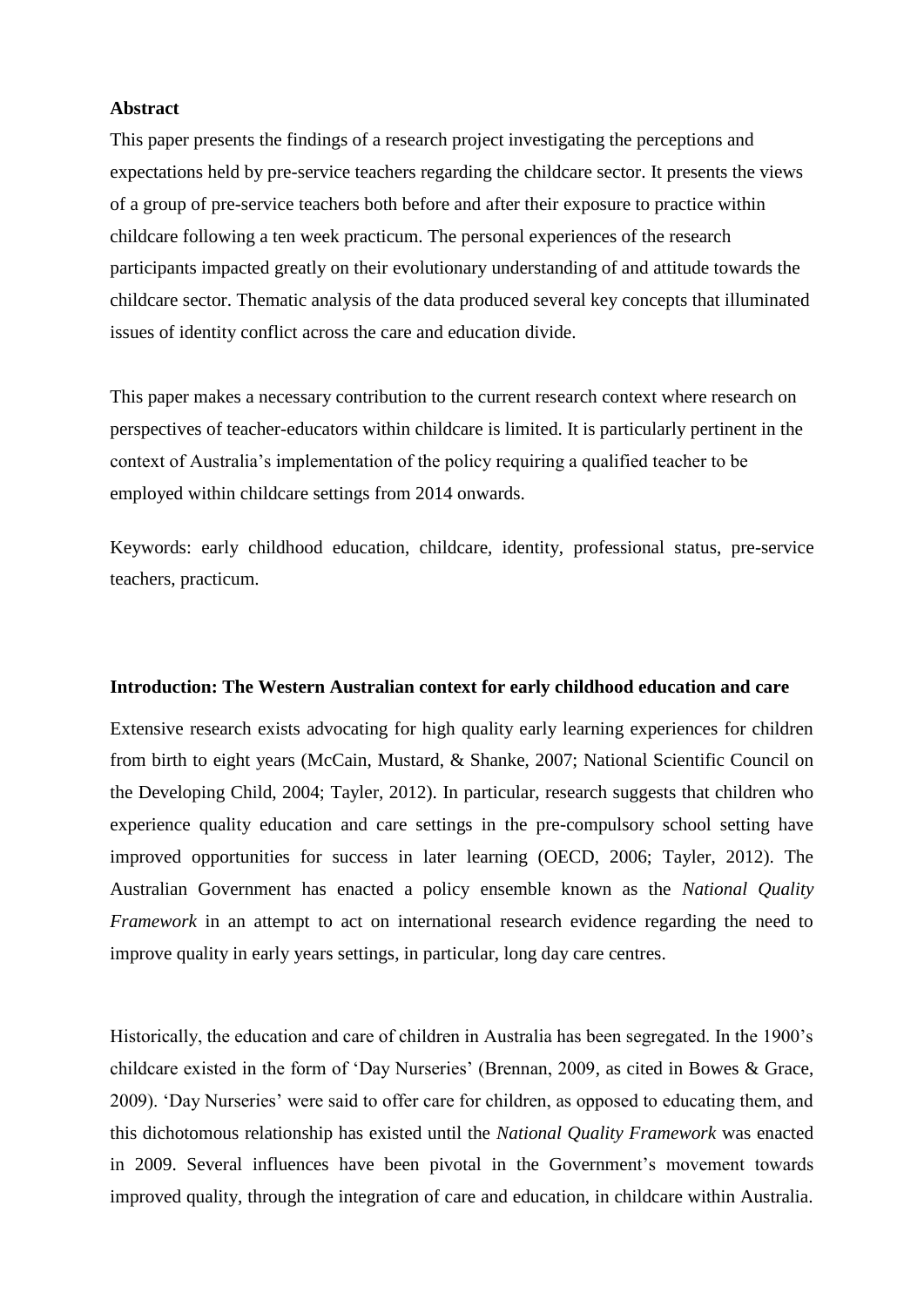However despite considerable policy attention and significant advances in recent years, Australia's early childhood education and care services remain fragmented.

The OECD released their paper, *Starting Strong II* in 2006. This report clearly illustrated that when compared to other countries of comparable economic status, Australia was well behind in regards to investment in the early years as many OECD countries have well established systems of early childhood education and care explicitly worked out in the context of other social programs of income support, health and parental leave. In Australia this lack of investment in the early years was interpreted as correlating to poor output by the nation. The link between early investment and long term output, and therefore, long term gains for society is widely accepted (Currie, 2009; Heckman, 2007). The OECD's report also articulated the need for the Australian Government to initiate a unified approach toward the early years, where education and care are viewed as integrated rather than dichotomous. This has been and continues to be an enormous challenge for the Government.

The Australian Government's vision to unite education and care was made explicit in their paper, *Investing in the Early Years – A National Early Childhood Development Strategy*  (2009a)*.* The purpose of this strategy was to draw on international research, including that presented in the OECD's *Starting Strong II* (2006)*,* to communicate the Governments interest in raising quality in settings involving children aged birth to 5 years. This strategy acknowledged the important opportunity that exists in long day care centres to address development concerns early and therefore minimise the impact of risk factors (Council of Australian Governments [COAG], 2009a). The strategy explicitly states that it seeks to improve, 'health, cognitive and social development leading to improved transition to school and improved educational, employment, health and wellbeing outcomes' (COAG, 2009a, p. 4).

The *National Quality Framework* (2009b) is a derivative of *Investing in the Early Years – A National Early Childhood Development Strategy* (2009a). The Framework identified the need for streamlined regulatory arrangements, including quality assurances, for children aged from birth to eight years of age (COAG, 2009b). This framework comprises four initiatives, namely: a national legislative framework, a National Quality Standard (including the *Early Years learning Framework)*, a national quality rating and assessment process and a new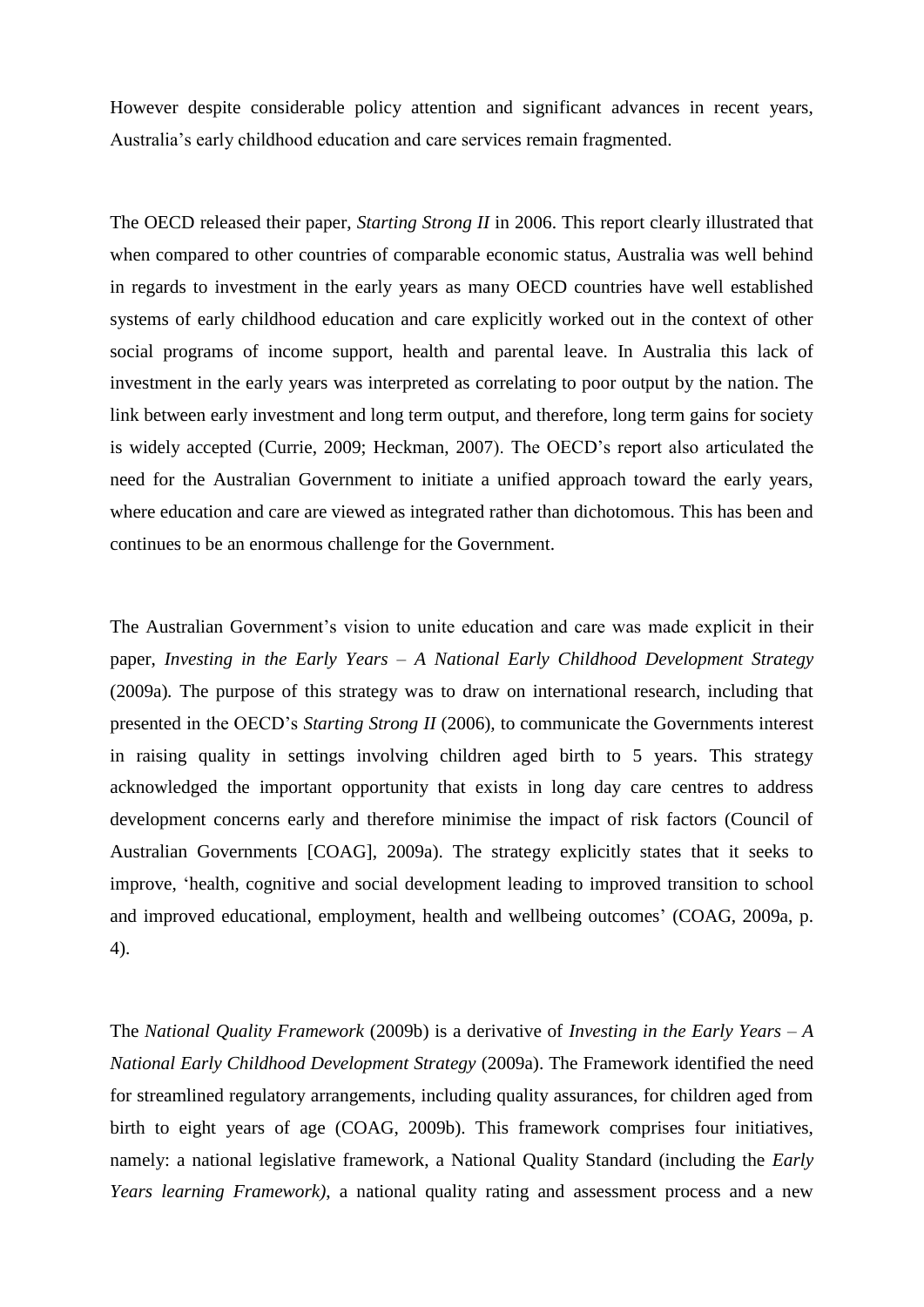national body called the Australian Children's Education and Care Quality Authority (ACECQA). The *National Quality Standard* (COAG, 2009b) outlines specific standards of quality required of services that provide both care and education for children from 0 to 5 years of age. The Standard is based on international research, as noted in *The Guide to the National Quality Standard* and is designed to 'give services and families a better understanding of a quality service' (ACECQA, 2013). The seven Standards comprise elements of both process and structural interpretations of quality, as suggested in empirical research (Ishimine, Tayler, & Bennett, 2010; Ramey & Ramey, 2006; Tayler, 2009).

*The Early Years Learning Framework: Belonging, Being and Becoming* (DEEWR, 2009) which forms one part of the *National Quality Framework* provides an outline for educators working with children aged birth to age 5 and through the transition to school. As a national policy, this document is intended to provide outcomes, principles and practices for a range of early childhood contexts. The document advocates that children have agency and voice and that educators should view the child holistically.

In advocating holistic education, the EYLF draws upon research that indicates that;

children who experience a greater sense of holistic well-being are more likely to learn in effective ways, engage in healthy and fulfilling social behaviours, and invest in their own and others' well-being and in the sustainability of the planet, as they take up their social, professional and leadership roles in adulthood (Gordon, O'Toole, & Whitman, 2008, p.9).

The principles and practices outlined in the document emphasise the role of the educator in providing children with opportunities to play, to learn, to enjoy a childhood and to be provided with continuity in their learning. The EYLF guides educators in their curriculum decision making and assists in providing young children with opportunities to maximise their potential and develop a foundation for future success in learning.

The *Childcare Act* of 2007 outlines regulatory requirements for compliance by services in order to operate as a childcare facility, with particular focus on licensing arrangements for services. An important aspect of the *Childcare Act* (2007) is that it specifically states its focus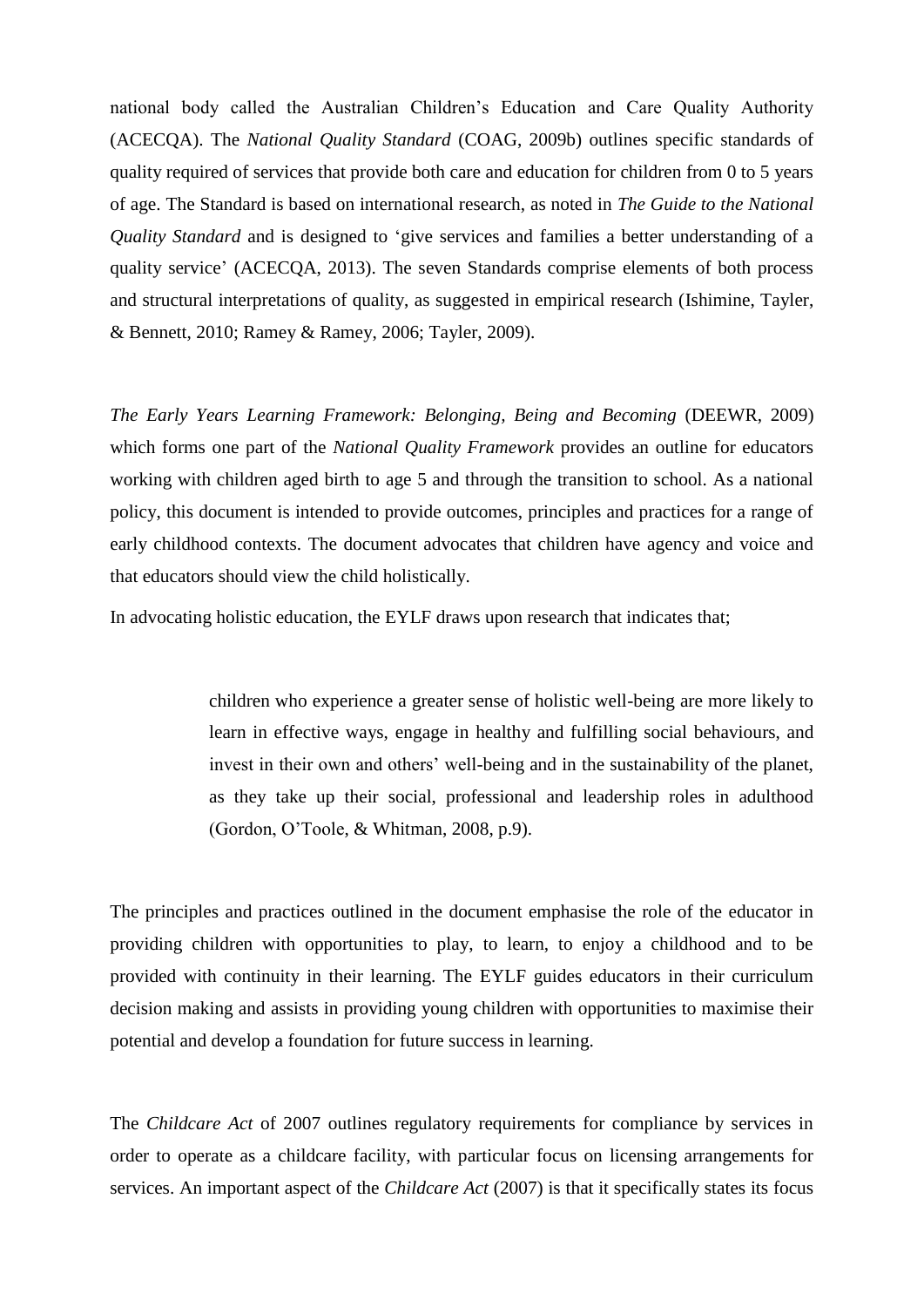on care prior to school age, explicitly excluding children aged 3 years and above enrolled in educational programs on school sites. This resonates with some long held views that a teacher's role in early childhood education should be confined to preschool programs (Rouse, Morrissey, & Rahimi, 2012).

The *Education and Care Services National Law (WA) Act* (2012a) is Western Australian legislation enacted in 2012. This Act made significant changes to several pre-existing Acts, including the *Childcare Act 2007*. This legislation noted the role of services in providing for both the education and care of children, and this is clearly articulated in the stated objectives. Of particular importance, the *Education and Care Services National Law (WA) Act (*2012a) included the procedure for being audited against the *National Quality Standard* (COAG, 2009b) and the responsibility of the regulatory body, the Australian Children's Education and Care Quality Authority (ACECQA), in governing this process.

In Western Australia over the last century, early childhood services were 'predominantly...single-purpose facilities addressing care, health or education. Broadly speaking, the Commonwealth (federal-level) Government led the childcare system and the various state and territory governments have led the preschool systems' (Tayler, 2012, p. 8). In 2012, the Western Australian Education Department created the Office for Early Childhood and Development. This office holds responsibility for 0-3 years olds in long day care centres, located on school sites, and is a significant move towards integrating education and care.

When the National Quality Framework was introduced in 2012 it was agreed that the Framework would apply to both childcare and preschool/kindergarten services, requiring both systems to meet the same standards and to improve child:staff ratios and staff qualifications. Despite the Western Australian government initially agreeing to the changes in childcare, they resisted the changes in preschool and kindergarten services as they fall under the education system. Even so, in 2013 the Minister for Education informed all principals that early childhood education programs (Pre-Kindergarten to Year 2) in Western Australian schools would be required to meet the NQS from January 2015, however aspects of the NQS which specify staff qualifications, age specific child-to-staff ratios and age specific physical environment requirements would apply only to Pre-Kindergarten and Kindergarten. In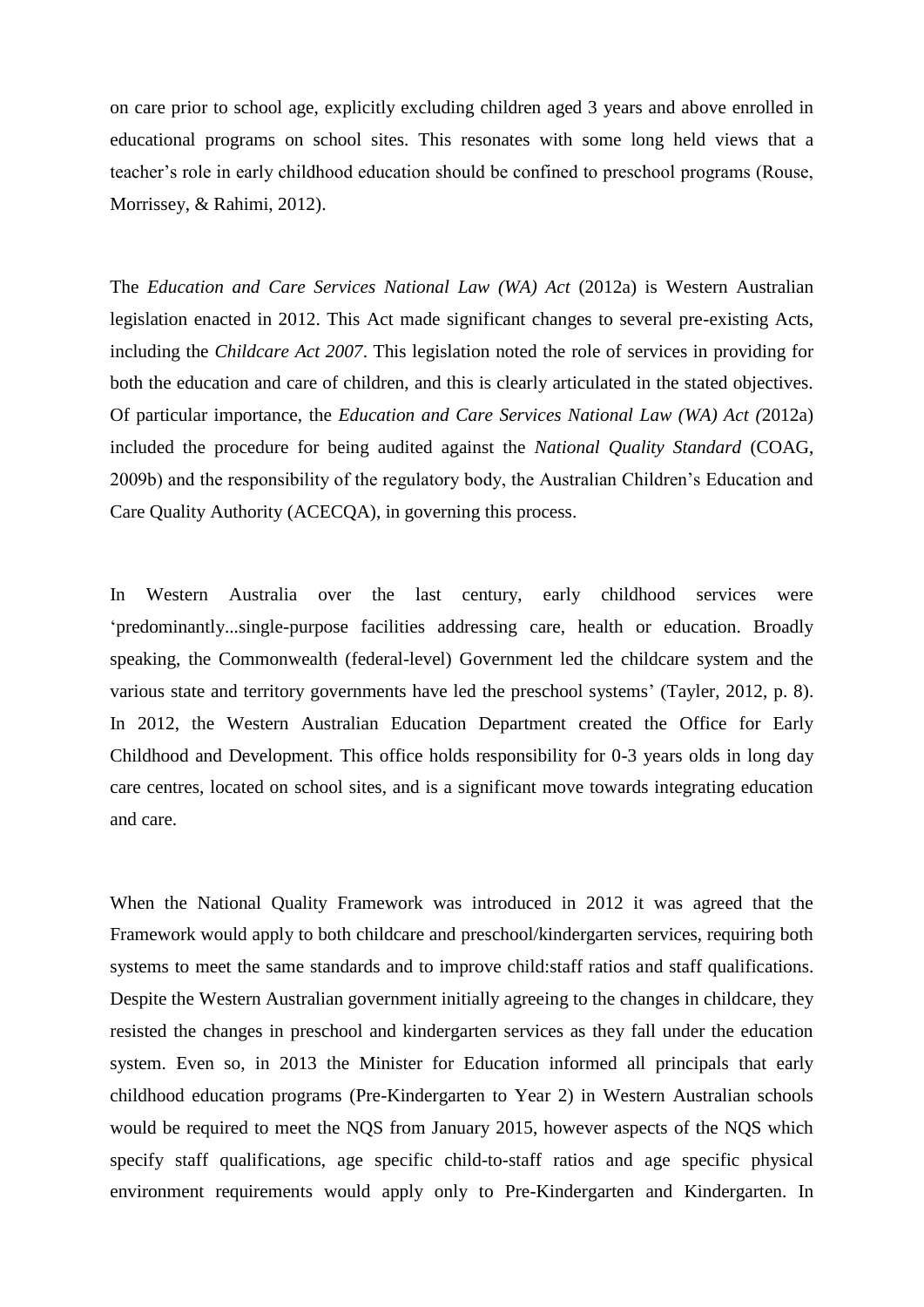Western Australia the childcare sector is assessed and rated on the standards by the Education and Care Regulatory Unit who is responsible for administering legislation under which education and care services are approved, However, in schools it is the principals who are responsible for improving school performance in the early childhood years by referring to the NQS to conduct an internal NQS audit each year in their school and keeping a record of that internal audit.

These policy changes have had implications for childcare service provision within Western Australia (WA). Historically, the aim of the school has been education, and the aim of the childcare service, 'to care' (Childcare Act, 2007; School Education Amendment Bill, 2012b). Whilst other states within Australia have provided for integrated service delivery for some years (Press, Sumsion & Wong, 2010), a unique time exists within WA, as services not only attempt to integrate education and care sectors, but also comply with standards of quality within their service. As part of the *National Quality Framework* (COAG, 2009b) educators in the childcare sector are responsible for implementing the *Early Years Learning Framework,* a document advocating for the integration of education and care across 0-8 year old settings.

However for a country trying to integrate education and care sectors, there is still much divide between working in these two sectors. These include pay and conditions, status and qualifications. Low wages have long been a concern within the childcare industry. Research conducted by the Community Services Ministers' Advisory Council (2006) highlighted that compared to workers in other sectors with similar levels of responsibilities for care and education of children, childcare workers were being short-changed. Poor wages mean that employers find it difficult to attract and retain good workers. This situation was also reported by Watson (2006) who noted that 'employees in the childcare sector experience lower pay, less recognition, fewer opportunities for professional development, and poorer working conditions than their counterparts in schools and preschools' (p. 14). According to Bretherton (2010) the wage discrepancy between childcare and the education sector is widely acknowledged to be a deep retention challenge for the childcare sector. Furthermore, research conducted by the National Association of Community Based Children's Services (2006, as cited in Jovanovic, 2013) suggests that early childhood educators take little action to improve their own wages and work conditions because they know it is parents and families who ultimately pay for these changes through increased service fees.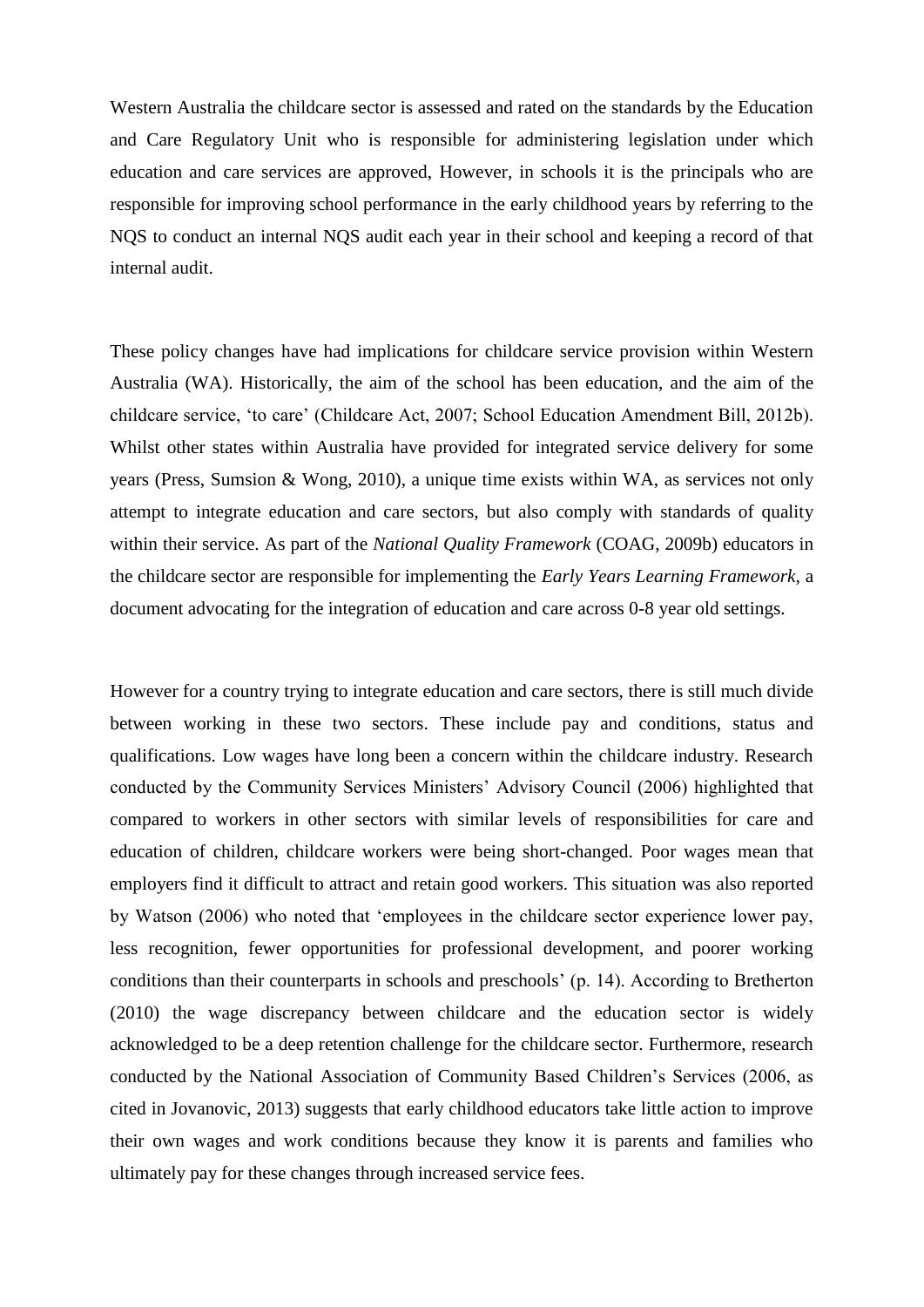A previous Australian study examined early childhood teacher's willingness to consider working within childcare settings and attempted to identify some of the barriers associated with teachers working in childcare settings (Thorpe, Boyd, Ailwood, & Brownlee, 2011). The results indicated that although attitudes to maternal work and childcare were largely positive, few would prefer to work in childcare under the current conditions. Unsurprisingly, some of the key barriers identified were primarily structural factors including pay, work hours and poor status of the work, particularly as they compare to other forms of potential employment (Thorpe, Boyd, Ailwood, & Brownlee, 2011). This is hardly surprising given that childcare is one of the lowest status and poorest paid sectors in our economy, despite the crucial service that childcare workers provide. A 2011 report on the feasibility study into the provision of preschool in childcare settings (Alderson & Martin, 2011) found that teachers working in childcare services do not fall within industrial awards that apply for teachers in Western Australian schools; they are employed under different conditions and mostly receive lower rates of pay.

There is great divide between the pay of early childhood educators in different settings and under different awards. Under the *Children Services Award 2010* a teacher with a 4 year degree in early childhood education commences on Level 6 which is approx. \$53,508 per year (Australian Industrial Relations Commission, 2010). Under the *Educational Services (Teachers) Award 2010* a full-time four year trained teacher who works in a children's or early childhood service, such as a long day care centre, will commence on Level 3 and progress according to Level 12 of the scale (\$48,587 - \$64,140 after 9 years) (Fair Work Ombudsman (2014). Under the *School Education Act Employees' (Teachers and Administrators) General Agreement 2011* a graduate teacher who is employed by the Department of Education commences on Level 2.1 \$63,118, progressing to \$69,254 after one year and up to \$75,793 after two years of satisfactory teaching service (Department of Education Western Australia, 2014).

If the divide of care and education is to be addressed then early childhood educators should be receiving the same pay and conditions regardless of the setting in which they are working. Removing the pay and status difference between early childhood educators working in childcare and school settings is an important step towards integrating education and care.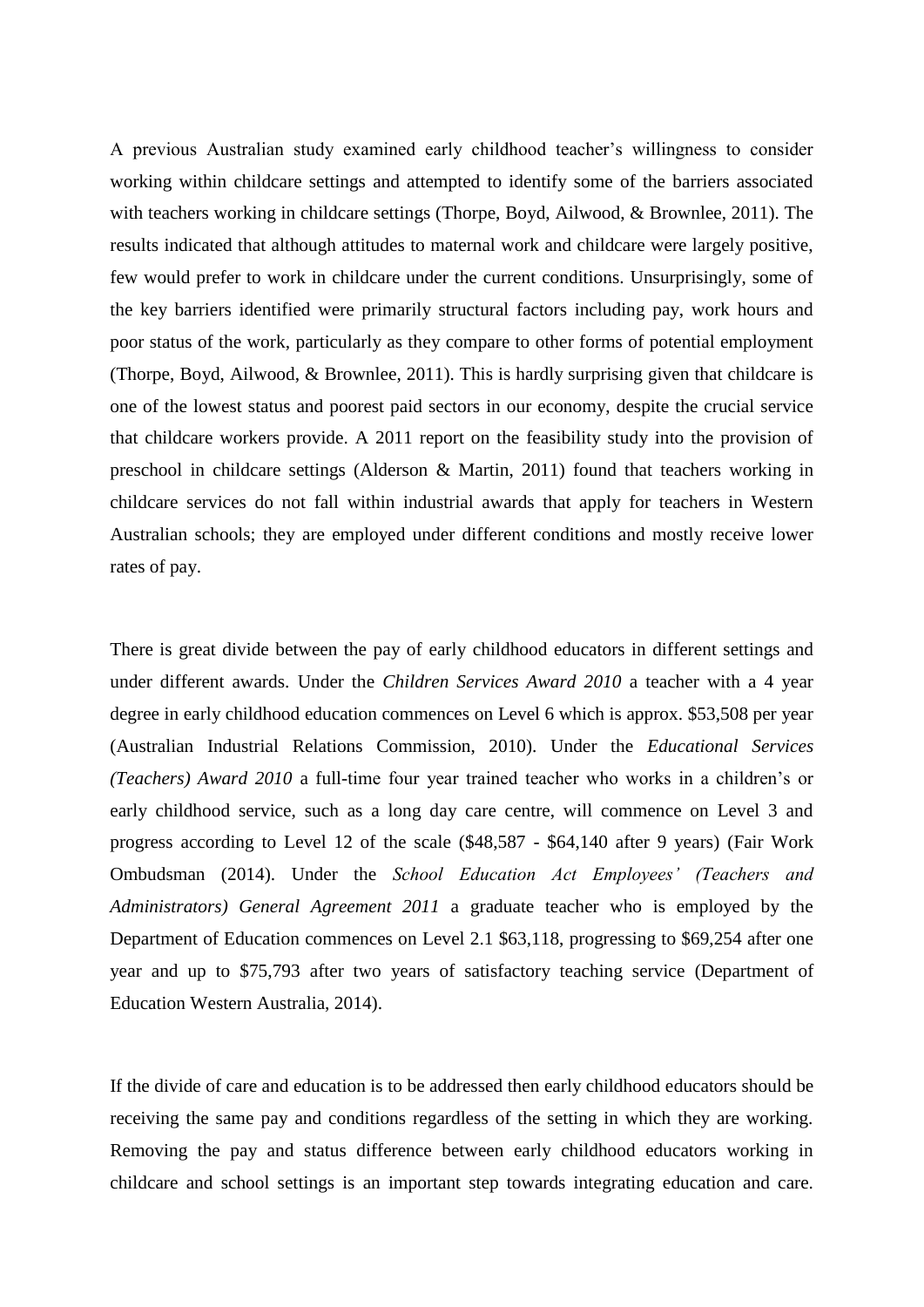However, according to Bretherton (2010) 'the inequity between teachers in early childhood care settings and teachers in school settings extends beyond pay to all of the structural underpinnings of working life, including annual leave, rostering, workload management, planning and programming entitlements' (p. 27).

Low community recognition and lack of professional status have also been a concern in childcare settings. Bretherton (2010) argued that this had led to workers leaving the childcare sector. A 2011 Productivity Commission report which examined the workforce of the Early Childhood Development (ECD) sector revealed a widespread view that ECEC workers experience high stress, poor morale and a lack of public recognition. In addition, the professional status of teachers in childcare settings is not as that of teachers in other education settings, and there is a widespread perception that teachers in childcare are not real teachers (Ali, 2009, as cited in Rouse, Morrissey, & Rahimi, 2012). Current policy, at the federal level, appears to recognise the need to lift the status of work in the childcare sector in order to provide a more stable and committed pool of workers for the industry (Bretherton, 2010). The Commonwealth has also taken measures to expand the numbers of university places specifically in the early childhood teacher stream. However, recent research studies show that the very pre-service teachers who are enrolled in these degree programs have a reluctance to work in childcare (Gibson, 2013; Thorpe, Boyd, Ailwood, & Brownlee, 2011; Thorpe, Millear, & Petriwskyj, 2012). There is also the suggestion that some childcare employees are unwilling to participate in training, as it yields little return in terms of elevating their status or their income.

There is a significant amount of research pointing to a higher quality of care and better outcomes for children when centres employed degree qualified early childhood teachers (Department of Education and Early Childhood Development [DEECD], 2009, pp. 63–65; OECD, 2006). Under the National Regulations and the Early Years Learning Framework childcare directors and early childhood teachers act as pedagogical leaders 'guiding other educators in their planning and reflection, and mentoring colleagues in their implementation practices' (ACECQA, 2013, p. 85). The National Quality Agenda (NQA) suggests that effective pedagogical leadership requires a tertiary degree, such as a four year teaching degree or equivalent, as well as a number of years of work experience coupled with professional development (DEEWR, 2010). However, a recent study examining teachers' perceptions of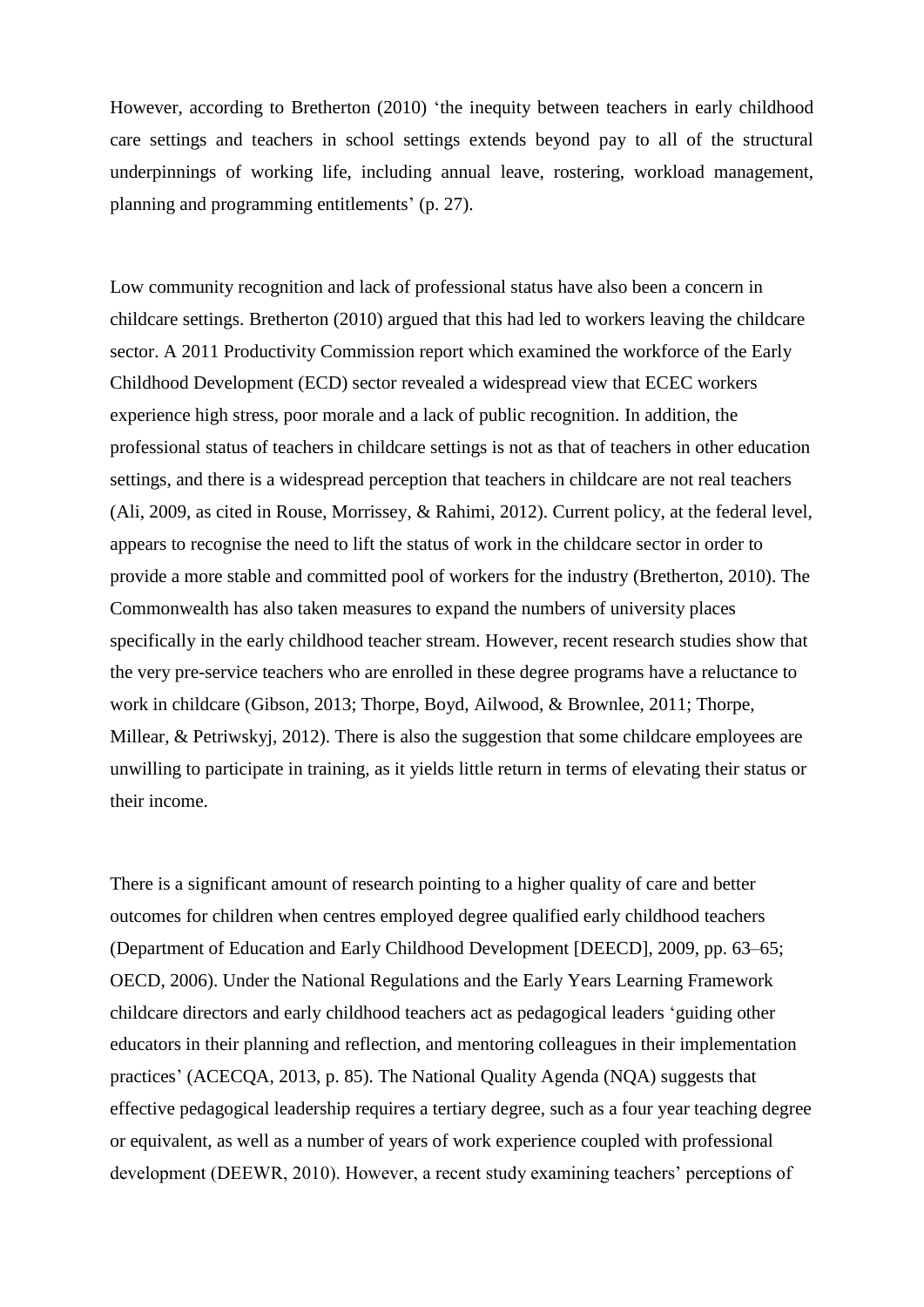their abilities to be educational leaders in Victorian childcare settings found that teachers reported feeling that their qualification did not earn them an automatic right to suggest or implement change, especially as they often saw the work they did as fundamentally similar to that of the other staff (Grarock & Morrissey, 2013). Rouse, Morrissey and Rahimi (2012) argue that the policy for all childcare settings to employ a degree-qualified teacher by 2014 is widening the education and care divide in early childhood settings with the role of the diploma-qualified early childhood practitioner now viewed as less worthy with lower status than that of the degree qualified teacher.

#### **The research project**

The policy context and its resultant requirement that early childhood education and care settings employ a qualified early childhood teacher is the subject of much debate across the sector(s) in WA. There is much anecdotal evidence that qualified teachers are reluctant to work within the childcare sector. Universities that train early childhood teachers are required to integrate practicum time spent directly with children under two years of age into their course's practical experience components. This requires direct contact with the childcare sector as pre-service teachers. A previous Australian study analysed whether a practicum in a childcare setting would improve attitudes to childcare and willingness to consider working within childcare settings (Thorpe, Millear, & Petriwskyj, 2012). Quantitative measures of attitudes to childcare and levels of willingness to work in childcare were taken before and after the practicum experience. Unsurprisingly, the study found considerable individual differences influenced by the individual experience of each student. The influencing factors were the relationship they had with the childcare based educators and leaders as well as their opinion on the quality of the model of education undertaken within their host service (Thorpe, Millear, & Petriwskyj, 2012).

The research team behind this project wished to delve into the impact of that all important individual experience. A mixed methodology was decided upon which included a significant qualitative element allowing for a nuanced thematic analysis of the individual experience. A cohort of 38 pre-service teachers in their third year of a four year teaching degree were surveyed and of those 17 took part in the interviews. The survey used was developed to investigate the perceptions and expectations held by pre-service teachers regarding the Childcare sector. The pre-service teachers participating in this study completed the 22-item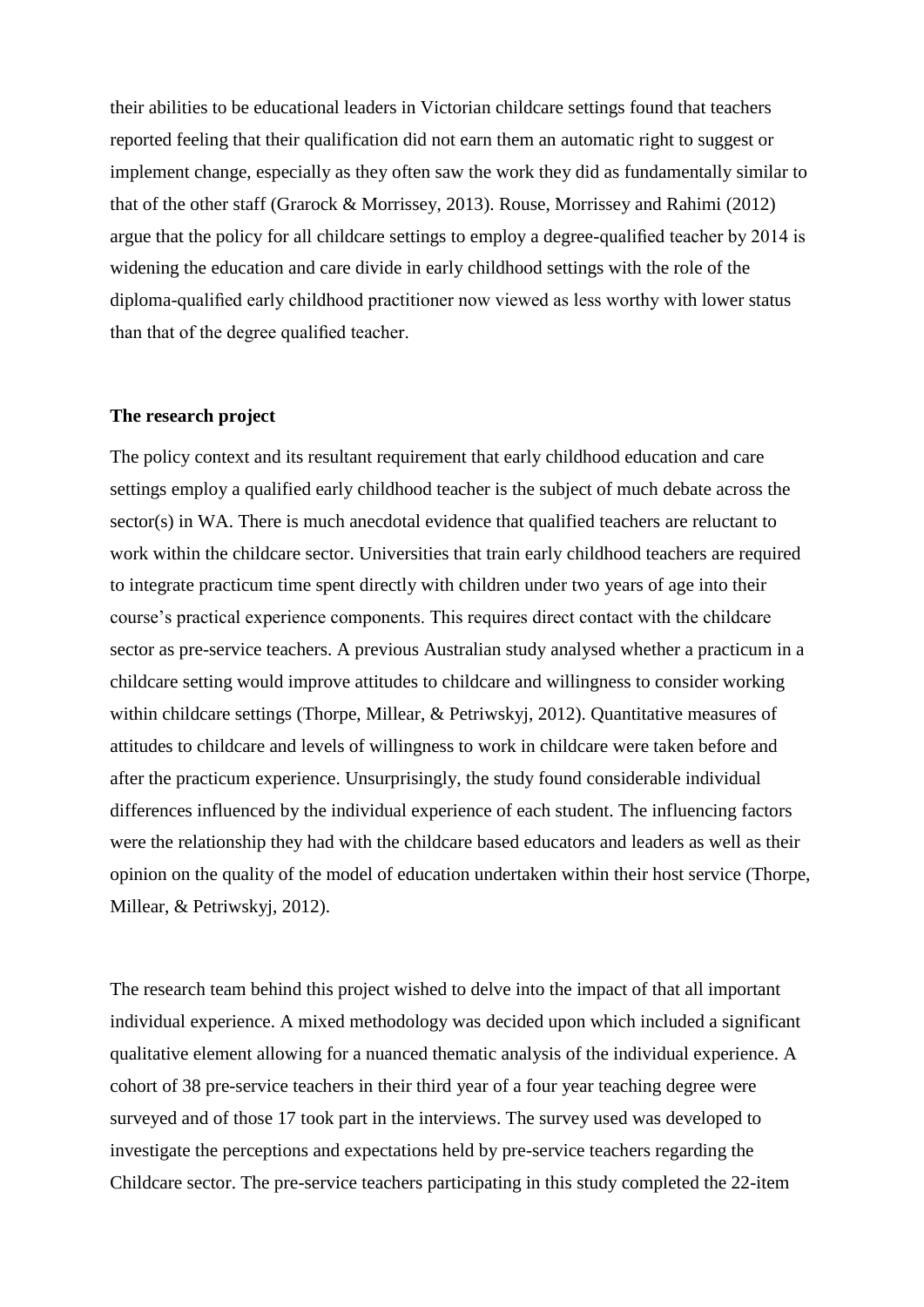rating scale by specifying their level of agreement or disagreement on a symmetric agreedisagree scale for each of the statements. Semi-structured interviews were conducted with the participating pre-service teachers prior to the start of the Childcare Practicum Experience, and again after completion of the 10 week Childcare Practicum Experience. To maximize the consistency of responses to the individual interview questions, all participants were asked the same questions and, as far as possible, similar wording was used with each of these participants.

In this study, the researchers simultaneously collected both quantitative and qualitative data, compared the results and subsequently used those findings to ascertain authentic validation of all collected data. Both surveys and interviews were conducted before and after the childcare practicum. These illustrative data provided a sense of reality, describing exactly what the informant felt and perceived before and after their practicum experiences. Thematic analysis of the data produced several key concepts that illuminated issues of identity conflict across the care and education divide.

#### **Findings**

This paper presents one of the qualitative findings of the study. Issues of identity emerged very strongly from the qualitative data. Identity based trepidation was evident within the prepracticum cohort and identity based concrete opinions were evident in the post-practicum data. The surprising element was that the data sets did not match. Pre-practicum fears and trepidations on identity issues did not correlate to ending the practicum with these fears realised. Participants regardless of their pre-practicum positionality were strongly influenced by the positivity or negativity of their individual experience. The relationships were the cornerstone of their individual experiences. The dynamic between them as educators and the childcare workers as educators was the central point of all harmony and all conflict. With the relationships as the cornerstone of their experience, what was the cornerstone of their relationships? In the vast majority of cases, identity was.

#### *Varying levels of education and knowledge as an identity based issue*

Where there was harmony within the relationships, there was mutual respect on the part of both the childcare based educator and the pre-service teacher for the educational role and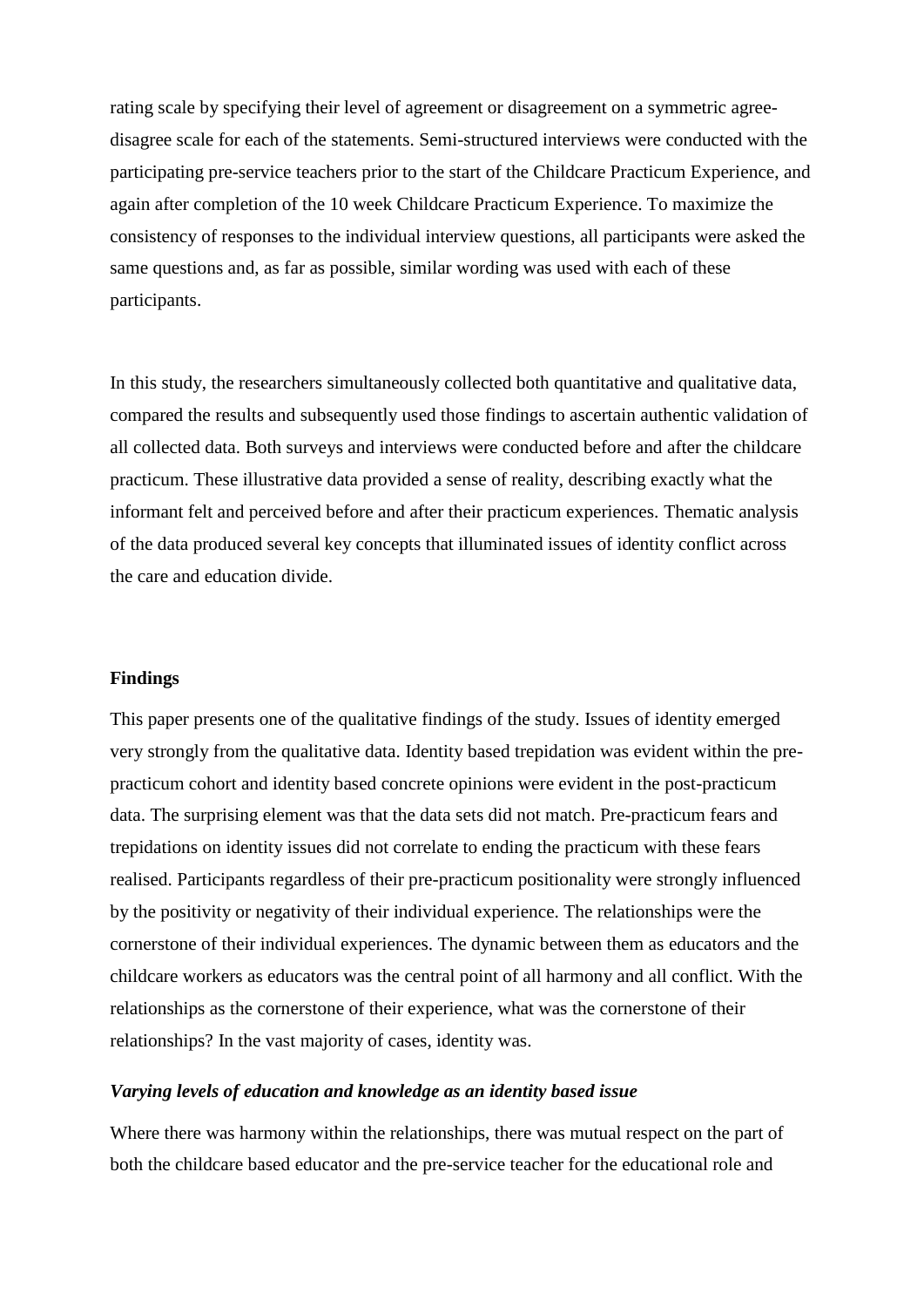knowledge of the other. Participants with harmonious relationships respected the educational input of their hosts.

'I think they know a lot more than I thought they would. I thought that because they only go to college for a year or two and because it's not in a uni that they wouldn't know as much about the education side of things but they do.'

'The girls I was with were very committed and took it very seriously, were always trying to learn more and were totally conscientious about the education they gave. It's easy to forget that they have lots of experience so they are also learning as they go, especially if they stop and think and reflect and try to find out more and more...which they did.'

And they in turn felt respected as knowledgeable educators.

'I know some of the girls didn't like it as much as I did. I got on very well because I liked them and they liked me. They were very interested in the degree and very respectful of the fact that I had a lot of theoretical knowledge around child development and children's learning. They didn't run it down at all and made me feel like a valued part of the team, someone who has knowledge.'

'We all felt really accepted, the centre really appreciated our contributions.'

The converse was also true within the cohort of participants that had a negative experience and negative relationships. Where negativity dominated the professional relationship, it was often motivated by a foundational lack of respect for the educational qualification and knowledge base of the other.

'I was made to feel like kind of worthless from the start, the girls in my room didn't even use my name, they just called me student.'

Many of the participants who experienced negativity in their relationships on the practicum and identified the issue of respect as a primary cause, also identified a sense of defensiveness or reactionary inferiority in relation to the divide of being degree trained rather than nondegree trained.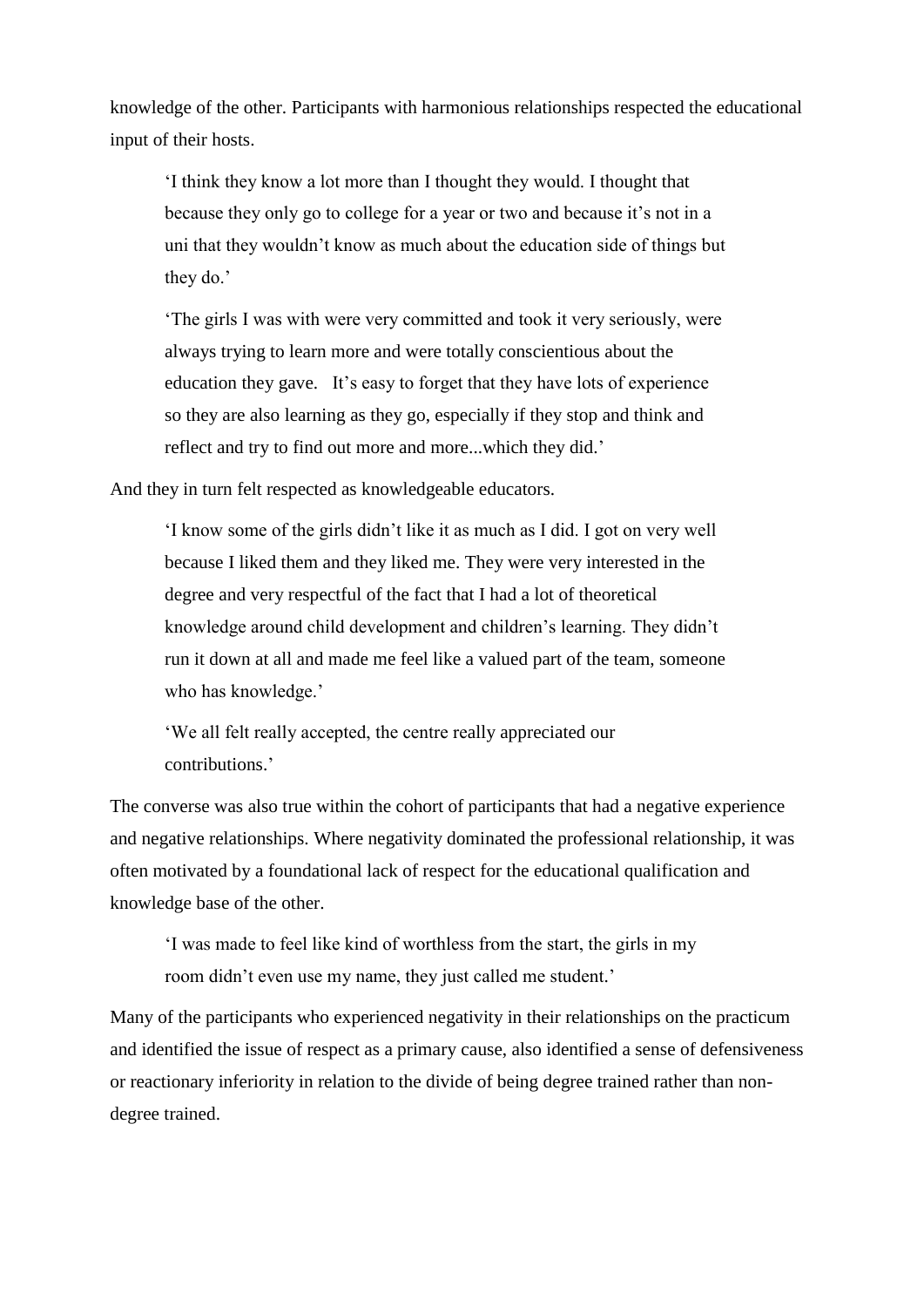'I don't know how many times a day I heard *what would you know you are only a student*. I think they had a hang up about the degree and went out of their way to belittle it.'

It also emerged strongly that this resulted in equal amounts of defensiveness on the part of the pre-service teacher participants who more often than not responded with a similar reaction to the educational base of the other.

'It made me feel defensive, I mean they went to TAFE for one year and I've been in uni for three, soon four, who was she to talk down to me? I think I know as much if not more than her. She didn't know much anyway from what I could see.'

In almost all cases, the dynamics of the relationship were set down in the early days of the practicum, certainly within the first two weeks. The origin of the relationships were largely centred on judgement of each others knowledge base. In some cases this was immediate. The participant felt within the first couple of days that the childcare based educators resented their presence and resented their training. In other cases, it evolved from things that happened within the flow of the day and resulted in one judging the other on a pedagogical level.

'I think it is really important to stay calm when you are dealing with challenging behaviour. She knew that I didn't approve of how she reacted and then she got defensive, talking down teachers and talking down the degree too. We didn't really respect each other's knowledge and we both knew it. It's hard to come back to a good place once that's out there.'

#### *Conditions of employment as an identity based issue*

Where there was negativity within the professional relationships, the practicum experience was generally viewed negatively by the participants. It also correlated directly with their decision not to seek employment in childcare post graduation as an early years teacher. The conditions of employment were all highlighted by this group as a further rationale for their decision to write childcare off as a viable career option.

'They get paid less, they get less holidays, the days are longer, no thanks. I mean, I didn't really enjoy it, I thought the girls were mean but to give them their due it's actually really hard work and there is no way that I am going to work somewhere I don't enjoy for the kind of conditions they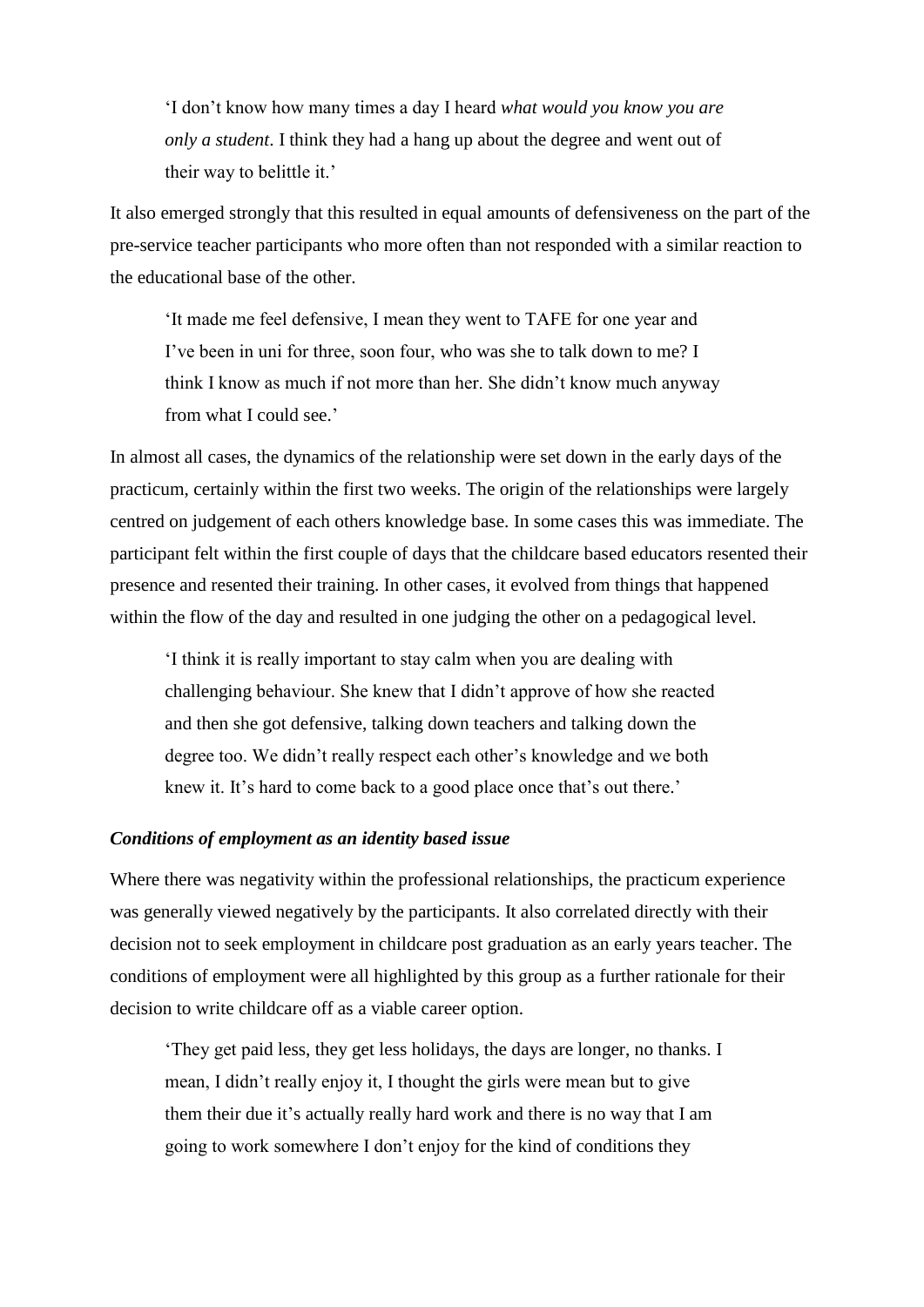Unfortunately, even when the experience was enjoyed and the relationships were positive the conditions of employment were an obstacle to the participant's ability to envisage themselves seeking employment within the childcare sector.

offer, I didn't spend four years at university getting a professional qualification so that I could work under those conditions, no thanks.' 'I really enjoyed childcare, and I'd work there, if it paid better.'

'I would probably choose a school but only because of the hours and the pay, I really enjoyed my prac.'

#### *Status as an identity based issue*

Status was raised at both the pre and post-practicum interviews. Participants at the prepracticum stage were concerned about their status as an educator in childcare. There were definite and strong opinions that educators in schools held a higher status within their community. Most felt that this was justified as they were four year degree trained and worked solely in the field of education rather than in the less defined educare sector.

'I think teachers in schools have a higher status and are more respected in general because they have a degree and teaching is a profession and everyone knows what it is whereas childcare is less defined and the training requires less of a commitment and it's also less competitive to get on the training in the first place. That kind of makes sense I suppose.'

The post practicum data showed a similar assessment of the difference in levels of status between the two educational sectors. However, there was a very marked turn around in the participant's views around the justification of this difference.

'I think educators in childcare work as hard, actually they work a lot harder than educators in schools. It is really wrong that they get less recognition for that.'

'It's also developmentally a very important time in children's lives and they do an amazing job at balancing the care and educational needs. It's a tough job, tougher age range and tougher, longer hours. I think that they should get more recognition for what they do, more appreciation and definitely more status, people have no idea how hard they work and how much they achieve.'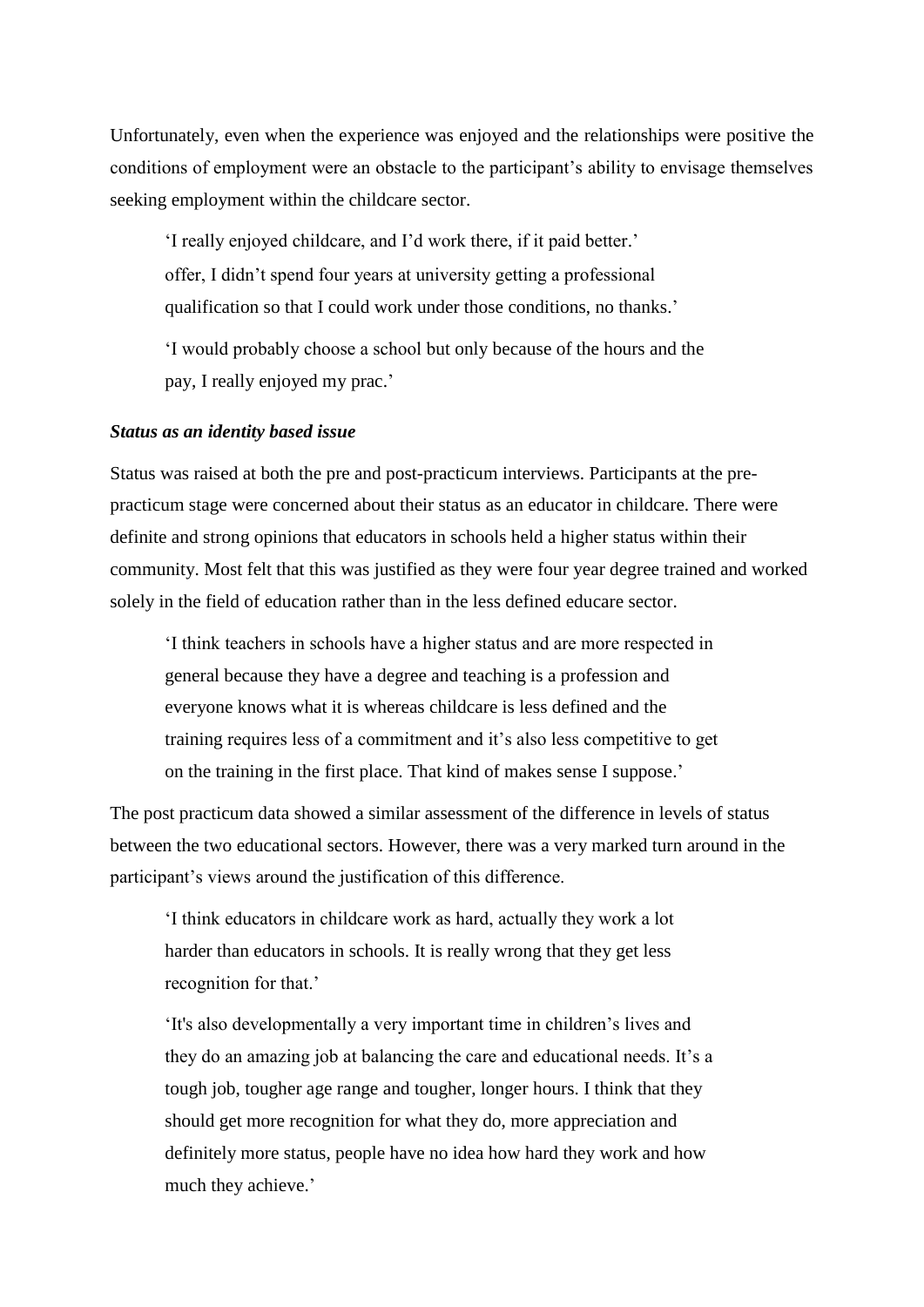Unfortunately, the issue of status as a marker for their identity resulted in many pro-childcare educators choosing not to view it as a viable career option.

I absolutely loved working in childcare, I loved the age group of the kids and the play based approach and the real sense of making a difference. I am disappointed that the pay is so low and the hours are so long and the holidays are so bad but I think I could get over all of that but I don't know if I could get over the status issue. I am pretty sure that my family would be disappointed if I went into childcare rather than into a school.'

## **Conclusion**

This paper has focused on some issues of identity as educators within a divided care and education system within Western Australia's early years sector. Pre-Service teachers are being encouraged by the policy directions to take up positions within childcare settings as well as within schools. The participants of this study are generally reluctant to do so. The biggest reason for this choice is that they experienced negative relationships while on their childcare practicum which have unfortunately negatively coloured their view of the sector. It is notable that the data shows that those negative relationships stemmed from feelings of division and lack of mutual respect for educators from both systems.

For those whose experiences and relationship were positive, reluctance to work within the sector was also present. This reluctance stemmed from an interpretation on the part of the participants of the practicalities of working in one side of the sector over another. The issues of pay, conditions and professional status all impacted heavily on their decision making process. A minority of participants were able to overcome these issues and embrace the childcare sector as their natural pedagogical home.

'I loved it, from day one I loved it, I can't see myself anywhere else now, I just want to finish my degree and get straight into childcare, it suits me down to the ground; play based, holistic and developmentally meaningful in terms of the impact I can make, I love every bit of it.'

Even those participant's who made the decision that working within childcare is not in their future, could see the value of the childcare practicum however. This was the case in the vast majority of participants.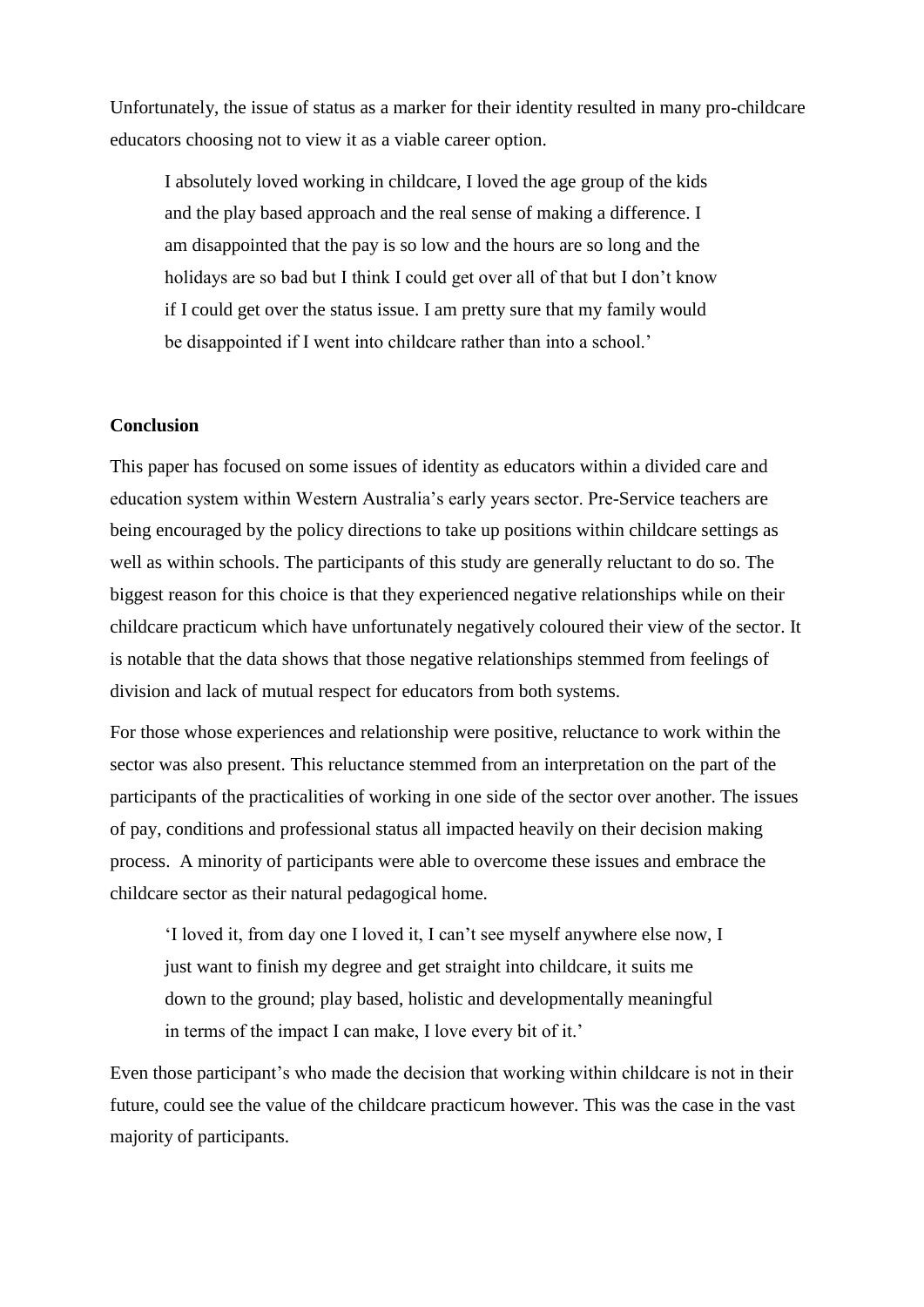'I'm so glad I had that experience with children in those developmental areas because I would not have had that in any other environment.'

## **References**

Alderson, A., & Martin, M. (2011). *Report on the feasibility study into the provision of preschool in childcare settings*. East Perth, WA: Department of Education.

Australian Children's Education and Care Quality Authority [ACECQA]. (2013). *The guide to the national quality standard*. Retrieved from Australian Children's Education and Care Quality Authority website: [http://acecqa.gov.au/national-quality-framework/the-national](http://acecqa.gov.au/national-quality-framework/the-national-quality-standard)[quality-standard](http://acecqa.gov.au/national-quality-framework/the-national-quality-standard)

Australian Industrial Relations Commission (2010). *Children's services award 2010*. Canberra, ACT: Australian Government.

Bowes, J., & Grace, R. (2009). *Children, families and communities: Contexts and consequences* (3rd ed.). South Melbourne, VIC.: Oxford University Press.

Bretherton, T. (2010). *Developing the child care workforce: Understanding 'fight or 'flight' amongst workers* (A NCVER Report). Adelaid, SA: National Centre for Vocational Education Research.

Council of Australian Governments [COAG]. (2009a*). Investing in the early years. A national early childhood development strategy: July 2009.* Canberra, ACT: Commonwealth of Australia.

Council of Australian Governments [COAG]. (2009b). *National quality standard for early childhood education and care and school age care*. Canberra, ACT: Department of Education, Employment and Workplace Relations.

Commonwealth Government of Australia. (2012a). *Education and care services national law (WA) Act 2012*. Retrieved from Australasian Legal Information Institute website: [http://www.austlii.edu.au/au/legis/wa/num\\_act/eacsnla201211o2012414/](http://www.austlii.edu.au/au/legis/wa/num_act/eacsnla201211o2012414/)

Commonwealth Government of Australia. (2012b). *School education amendment bill 2012.*  Retrieved from Parliament of Western Australia website: [http://www.parliament.wa.gov.au/Parliament/bills.nsf/9C3F5760B9E6EF2148257A850006E](http://www.parliament.wa.gov.au/Parliament/bills.nsf/9C3F5760B9E6EF2148257A850006E580/$File/Bill315-1.pdf) [580/\\$File/Bill315-1.pdf](http://www.parliament.wa.gov.au/Parliament/bills.nsf/9C3F5760B9E6EF2148257A850006E580/$File/Bill315-1.pdf)

Community Services Ministers' Advisory Council. (2006). *National children's services workforce study*. Retrieved from the Victorian Government's Education website: [www.education.vic.gov.au/ocecd/earlychildhood/library/publications/other/workforce\\_study.](http://www.education.vic.gov.au/ocecd/earlychildhood/library/publications/other/workforce_study.html) [html](http://www.education.vic.gov.au/ocecd/earlychildhood/library/publications/other/workforce_study.html)

Currie, J. (2009). Healthy, wealthy and wise: Socio-economic status, poor health in childhood and human capital development. *Journal of Economic Literature 47*(1), 87–122. doi: 10.1257/jel.47.1.87

Department of Education and Early Childhood Development. (2009). *Children's services regulation 2009: Regulatory impact statement*. Melbourne, VIC: Department of Education and Early Childhood Development.

Department of Education, Employment and Workplace Relations [DEEWR]. (2009). *Belonging, being and becoming: The early years learning framework for Australia*. Canberra, ACT: Department of Education, Employment and Workplace Relations.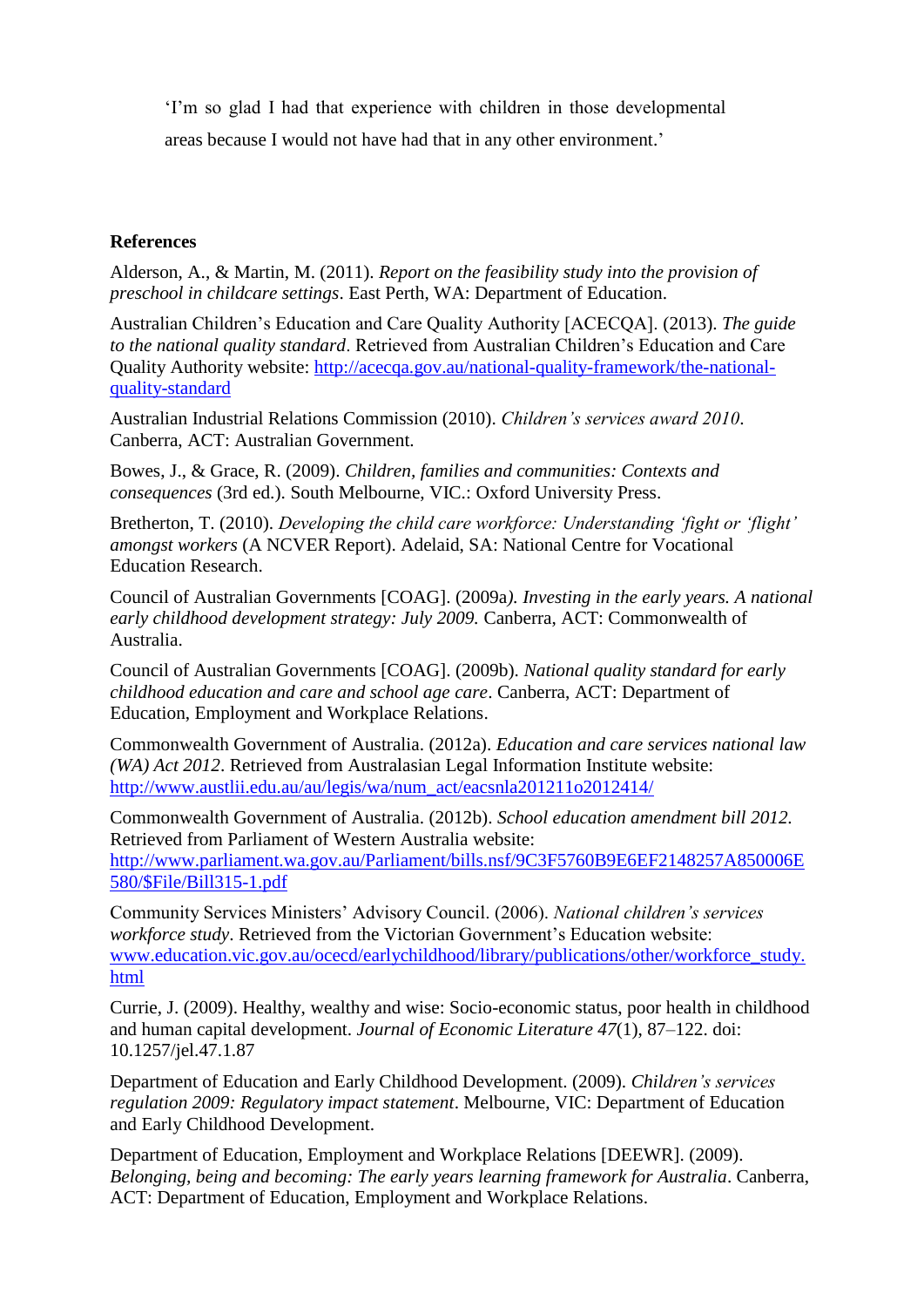Department of Education, Employment and Workplace Relations [DEEWR]. (2010). *Inclusion and professional support program guidelines* (version 1.3). Canberra, ACT: Department of Education, Employment and Workplace Relations.

Department of Education Western Australia (2014). *School education act employees' (Teachers and administrators) general agreement 2011*. Retrieved from the Western Australian Government's Education website:

<http://det.wa.edu.au/labourrelations/detcms/navigation/awards-and-general-agreements/>

Early Childhood Development Workforce. (2011). *Productivity Commission research report*. Melbourne, VIC: Commonwealth of Australia.

Fair Work Ombudsman. (2014). *Education services (Teachers) award 2010*. Canberra, ACT: Australian Government.

Gibson, M. (2013). 'I want to educate school-age children': Producing early childhood teacher professional identities. *Contemporary Issues in Early Childhood, 14*(2), 127-137. doi: 10.2304.2013.14.2.127

Gordon, J., O'Toole, L., & Whitman, C. (2008). A sense of belonging as part of children's wellbeing. *Early Childhood Matters, 111*, 7-12.

www.bernardvanleer.org/Enhancing\_a\_sense\_of\_belonging\_in\_the\_early\_years?pubnr=793& download=1

Grarock, M., & Morrissey, A. M. (2013). Teachers' perceptions of their abilities to be educational leaders in Victorian child care settings. *Australasian Journal of Early Childhood, 38*(2), 4-12. http://hdl.handle.net/10536/DRO/DU:30056010

Heckman, J. (2007). *The economics, technology and neuroscience of human capability formation* (Discussion Paper No. 2875). Bonn, Germany: Institute for the Study of Labor  $(IZA).$ 

Ishimine, K., Tayler, C., & Bennett, J. (2010). Quality and early childhood education and care: A policy initiative for the 21<sup>st</sup> century. *International Journal of Child Care and Education Policy, 4*(2), 67-80.

Jovanovic, J. (2013). Retaining early childcare educators. *Gender, Work and Organization, 20*(5), 521-544. doi:10.1111/j.1468-0432.2012.00602.x

McCain, M., Mustard, F., & Shanke, S. (2007). *Early years study 2: Putting science into action*. Toronto, CA: Council for Early Childhood Development.

National Scientific Council on the Developing Child. (2004). *Young children develop in an environment of relationships (Working Paper No. 1).* Retrieved from Harvard University website: http://www.developingchild.harvard.edu

Organisation for Economic Cooperation and Development [OECD]. (2006). *Starting strong II: Early childhood education and care*. Paris: OECD.

Press, F., Sumsion, J., & Wong, S. (2010). Integrated early years provision in Australia: A research project for the professional support coordinators alliance. Retrieved from Children's Services Central website: *www.cscentral.org.au/Resources/Publications/FinalCSUreport.pdf.*

Ramey, S. & Ramey, C. (2006). Creating and sustaining high quality workforce in childcare, early intervention and school readiness programs. In M. Zaslow & I Martinez-Beck (Eds.), *Critical issues in early childhood professional development,* (pp. *355-368*). Baltimore, USA: Brookes.